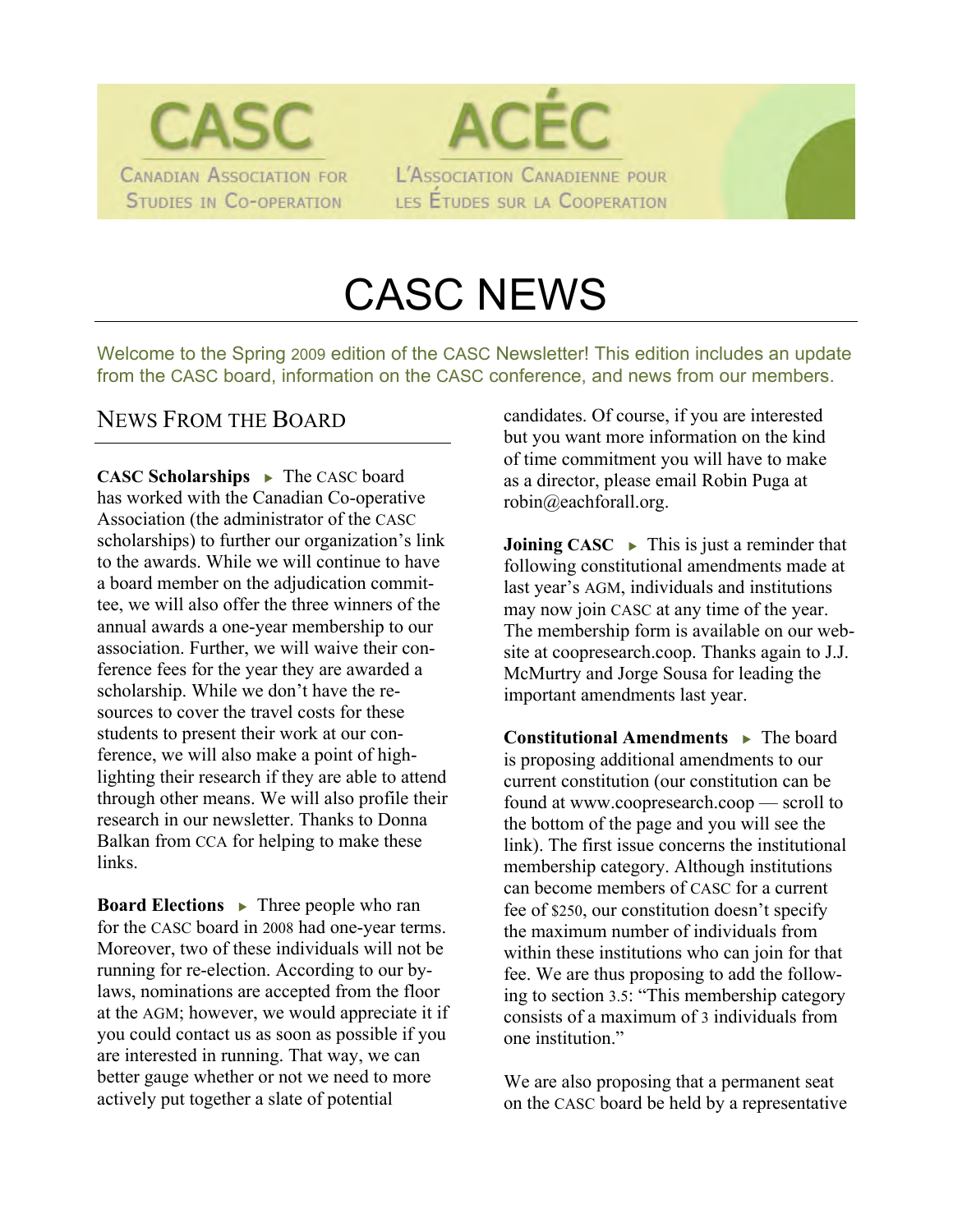of the institution housing the CASC secretariat. This director would also serve as the secretary/ treasurer. Thus, we are proposing that section 5.1 be modified to read as follows: "There are seven positions on the CASC board. All are elected by the CASC membership except for the secretary/treasurer: this individual will be a representative of the institution that houses the CASC secretariat and will normally be appointed by the CASC board at the AGM. If there are two individuals from the institution that houses the secretariat who are interested in serving as secretary/treasurer, the successful candidate will be elected by the CASC membership at the AGM. The secretary/treasurer reports to the Board."

Finally, we are proposing to include more details about the responsibilities of the program chair, adding to section 5.11 the following: "The Program Chair is responsible for activities such as drafting the call for papers, receiving abstracts, co-ordinating the review of abstracts, and communicating with conference participants."

**Connections to CIRIEC-Canada** • We have talked with Dr. Marie Bouchard from CIRIEC-Canada about sharing information between our two associations and have agreed to exchange calls for papers and newsletters. CIRIEC-Canada has also invited us to provide a brief update on our work at their annual general meeting in May. You should also have received CIRIEC International's call for papers through the CASC email list — more information can be found at http://socek.se/ciriec\_ research\_2009. CIRIEC-Canada's call for papers unfortunately closed before we were able to share the information with you, but for those of you interested in attending their conference, it will be held at the University of Ottawa, 11– 12 May 2009.

**Newsletter Translation >** Unfortunately, we are not able to translate the spring newsletter in full. We have prioritized making

board news and conference updates available in French and English; news from members is printed in the language in which it was received.

#### CONFERENCE UPDATE

Abstracts  $\rightarrow$  We are pleased to report that we received forty-four submissions to the CASC conference. While sessions have yet to be finalized, it looks as if papers will be organized into themes including (but not limited to!) multistakeholder governance, measuring the impact of co-operatives, co-operative accounting, community-based research, co-operatives and community development, and fair trade.

**Highlights**  $\rightarrow$  One of the highlights of this year's conference will be our wine and cheese, which will be held on the evening of 27 May. We will formally recognize CASC's 25th anniversary at this time, will honour this year's recipient of the CASC award of merit, and will receive a keynote address by George Melnyk. The topic of the keynote is "The Search for Community" and how this search produces reciprocal demands from individuals and communities that are not easy to fulfill. Melnyk will review the past two centuries of experimentation and achievement in human co-operation to discover a foundation on which new movements for co-operation can be built and sustained in the twenty-first century. The creation of a new co-operative social order beyond capitalism and socialism is Melnyk's answer to the environmental and economic crisis of our time.

Some of the other highlights of the conference will include a panel of Ottawa-based co-operatives discussing innovation and continuity in the co-operative sector; a plenary presentation by Ian MacPherson on the history of the Cooperative Union and the Canadian Co-operative Association; joint sessions and a joint banquet with our colleagues at ANSER; and a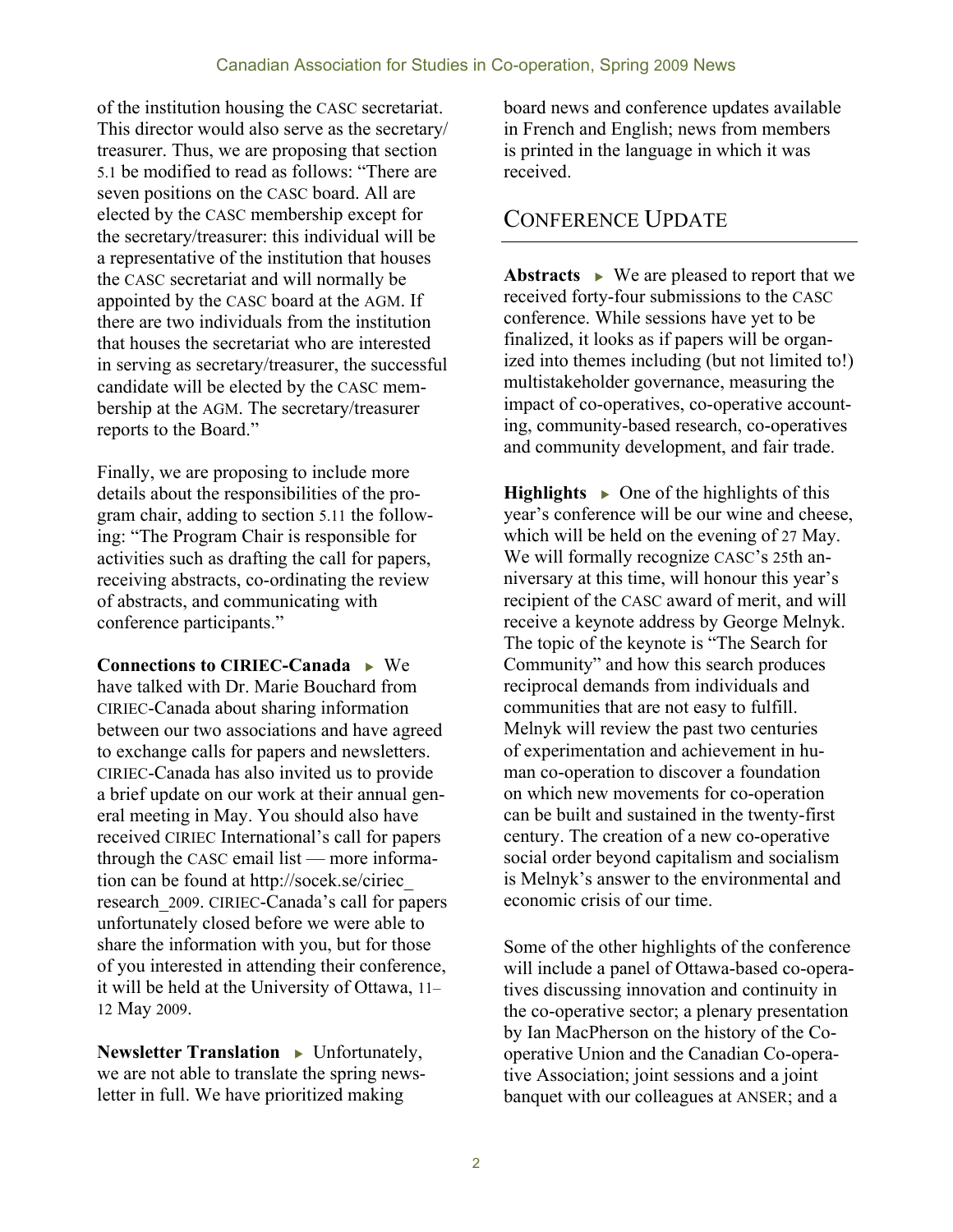workshop led by the Co-operatives Secretariat on charting a course for future co-operative research in Canada. Of course, our annual general meeting is also a key event that takes place during the conference.

**Funding •** We have limited funding available to help cover the costs of travel to the conference. We are continuing our tradition of providing some financial support to students, although the amount available to students this year will be fairly modest. Some of the funding we have historically relied upon from SSHRC may no longer be available to us, and our organization has a small annual budget. If you are a student presenting at our conference and require financial assistance, please email catherine.levitenreid@usask.ca so that we can further discuss the level of support we may be able to provide.

**Registration •** You can register for the conference by going to the Congress website at fedcan.virtuo.ca. The deadline to register at a reduced rate is 31 March 2009. You will also find information about accommodations and travelling to Ottawa on this site.

### NEWS FROM OUR MEMBERS

**Identifying Priorities in Co-operative Research • What is missing in Canadian** co-operative research today? Are there issues or topics that should be considered priorities among researchers? How do these priorities compare across the country?

In February 2009, researchers canvassed stakeholders in the co-operative sector including CASC members — on what they viewed as key priorities in co-operative research in Canada. To get a sense of the topics currently being researched, participants were also asked to list any major studies involving co-ops that have been conducted over the last five years. A number of participants will meet

in Ottawa in late March to discuss how to make the best use of the information and to look at ways of moving a national agenda forward. The information from the survey and the meeting will be compiled and made accessible to anyone interested in co-operatives. The expectation is that the project document will provide a clearer understanding of what issues the co-op community would like to see investigated in the near future. It may also be beneficial in setting research goals, establishing networks, or developing funding proposals. These activities represent only the beginning of what is hoped to be a long-term discussion and action plan within the sector about current and future directions in cooperative research.



*Dwayne Pattison is one of the investigators involved in the co-op research survey.*

The Canadian Co-operative Association, the Conseil canadien de la coopération et de la mutualité, and the Co-operatives Secretariat, which have spearheaded the project, anticipate that the co-op community will (in the spirit of the upcoming Winter Olympics) pick up the torch and use, adapt, develop, and promote the national research agenda as part of a common dialogue for years to come.

CASC plays an integral part because of its role in, and understanding of, co-operative research in Canada. CASC members are encouraged to share their ideas and be a part of this national research agenda now and well into the future. If you have not already filled out a survey, you can still do so. Please contact Dwayne at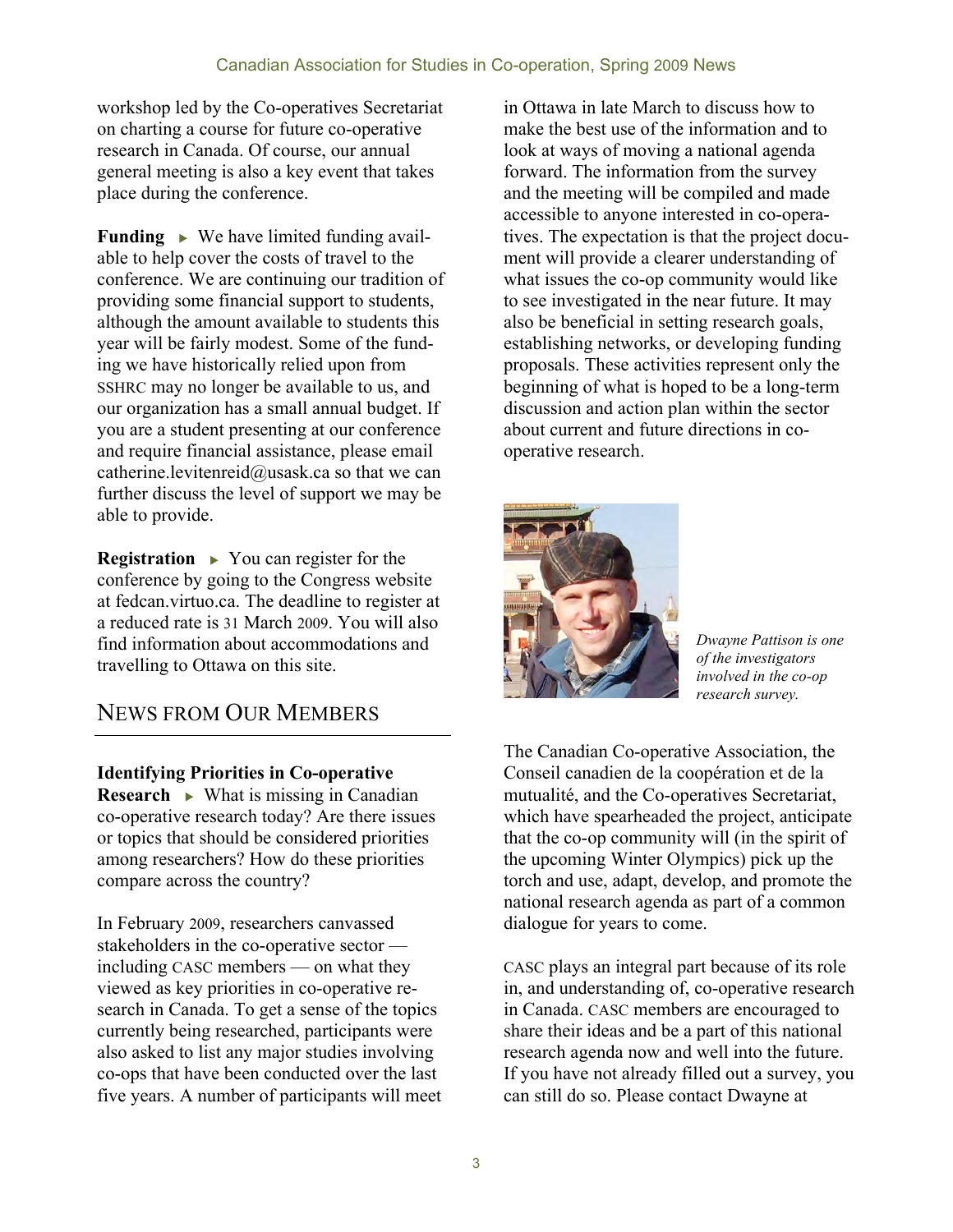dwpat@hotmail.com. The information you provide will be included in future material. Continue to watch for updates on other opportunities to get involved in the process in this newsletter or at CASC conferences.

**Summer School ▶ The Faculty of Eco**nomics at Bologna University, Italy, is organizing the first edition of the European Summer School on Social Economy for graduate and postgraduate students. The deadline to apply is 31 March 2009. More information can be found at http://www.esse.unibo.it/brochure.pdf



*Jean-Pierre Girard with other participants in the Health Care Conference in Saskatoon, October 2008.*

**Upcoming Conference • The next ICA** Research Conference will focus on People before Profit: The Response of Co-operatives to the Global Financial Crisis and Economic Recession. It will be held in Oxford, 2–4 September 2009. The deadline for abstracts is 30 April 2009. Contact Johnston.Birchall @stir.ac.uk for more information.

**Past Conferences ▶ A number of co-op** scholars presented papers at the 2008 ICA Research Meeting in Italy. Examples include Louise Clarke — "Snakes and Ladders: Cooperatives, Social Enterprise, and Public Policy in Saskatoon's Core Neighbourhoods"; Isobel Findlay — "Bridging the Traditional

and Social Economy: The Case of the Northern Saskatchewan Trappers Association"; and John McNamara — "A Diagnostic Tool for the Management of Co-operative Firms."

Last October, the Centre for the Study of Co-operatives and the Community Health Cooperative Federation of Saskatchewan hosted representatives of the International Health Co-operative Organization for a symposium on the role of co-ops in health care delivery. This conference attracted people from Japan, India, Sri Lanka, Sweden, Spain, and from across Canada.

**Congratulations**  We would like to congratulate Bill Turner, an individual known to many CASC members. Last June, Bill received the Canadian Co-operative Association's Global Co-operator Award, the most recent of a number of honours. Bill has served on regional, national, and international boards; he has contributed his time and wisdom to countless government agencies, advisory bodies, community groups, and farmers' associations. He is also committed to sharing his co-op knowledge and experience abroad, designing co-op development and training programs, consulting with legislators developing co-op laws, and providing expert advice to emerging co-ops and credit unions. Here at home Bill has led numerous international guests and delegations travelling in Canada.

**Scholarship Deadline •** The deadline for the CASC scholarships is 15 April 2009. The application form can be found on the CCA website at http://www.coopscanada.coop/ cooplinks/education/awards/

**Recent Publications on Co-operatives**  Ian MacPherson has three titles to share. One is called *One Path to Co-operative Studies: A Selection of Papers and Presentations*, which "reflect[s] the journey of one Canadian activist and researcher. It includes some essays from the beginning of his career as a historian and